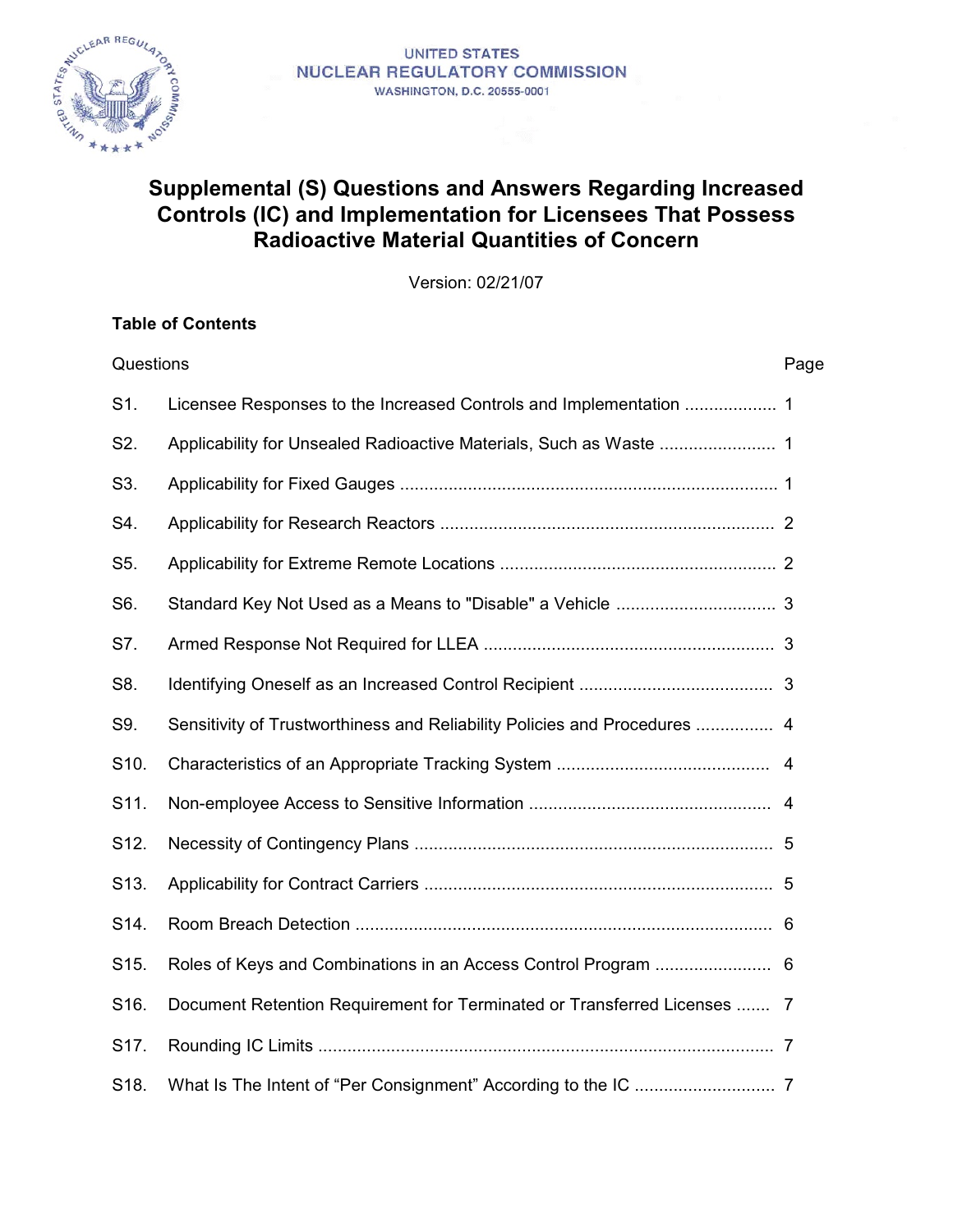|                   | S19. Trustworthiness and Reliability Requirements for Staff Providing T&R |  |
|-------------------|---------------------------------------------------------------------------|--|
| S <sub>20</sub> . |                                                                           |  |
|                   |                                                                           |  |
| S22.              | Background checks for contract personnel that have been employed for more |  |
|                   |                                                                           |  |
| S24.              |                                                                           |  |
|                   |                                                                           |  |
|                   |                                                                           |  |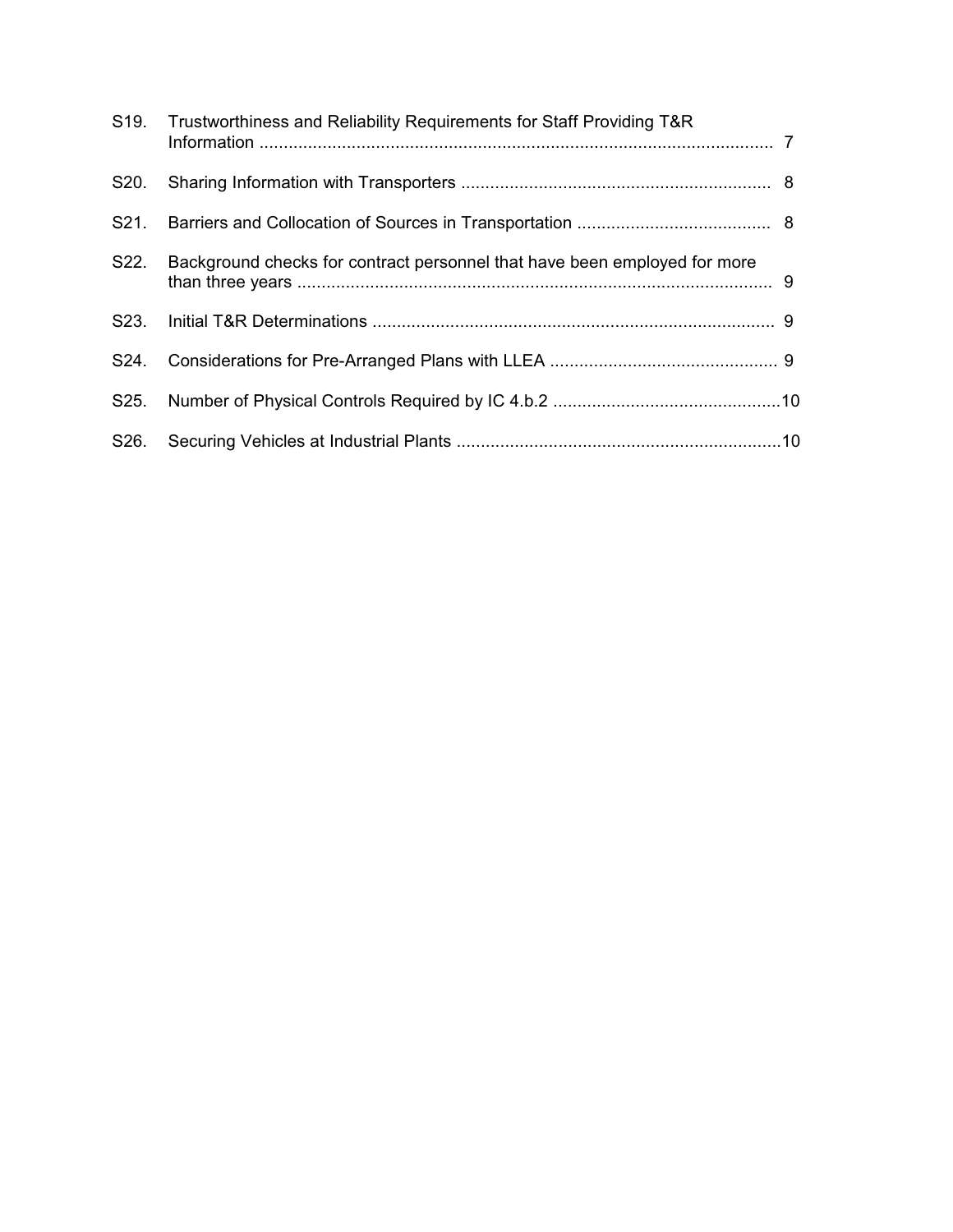#### **S1. Who should we contact to handle issues that arise regarding the Increased Controls, or related issues? Also, where should responses to issued Orders be sent?**

As Q&A #11 indicates, there is NRC or Agreement State contact information provided in the letter transmitting the increased controls requirements.

For NRC licensees who are seeking resolution of any issues or have questions about compliance with the requirements in the Order, you may call Increased Controls Support at (301) 415-7197, or e-mail questions to *ICSupport@nrc.gov.* Correspondence can also be sent via fax at 301-415-5369, and should be addressed to the attention of Ernesto Quinones, Mail Stop T8F3.

NRC licensee responses to the Order are required to be submitted to the Director, Office of Nuclear Material Safety and Safeguards. The following mailing addresses should be used:

For normal postal delivery, mail to: Director, Office of Nuclear Material Safety and Safeguards U.S. NRC Washington, DC 20555-0001 ATTN: Ernesto Quinones, Mail Stop: T8F3

For delivery services requiring a street address, mail to: Director, Office of Nuclear Materials Safety and Safeguards U.S. NRC Two White Flint North 11545 Rockville Pike Rockville, MD 20852-2738 ATTN: Ernesto Quinones, Mail Stop: T8F3

Note that licensees requesting a hearing should follow instructions in Section IV of the Order.

### **S2. Do the Increased Control (IC) requirements apply to unsealed radioactive material? For example, do the requirements apply to materials possessed by a nuclear laundry or radioactive waste processor?**

There is no distinction between unsealed and sealed radioactive material when implementing these ICs. A licensee must implement the ICs if they possess radioactive material in quantities that meet or exceed the Table 1 values (including aggregation). However, a licensee may request relief from its appropriate regulatory agency, if the licensee believes that compliance with the ICs is unnecessary because the radioactive material it possesses is well dispersed and is not easily aggregated into quantities that meet or exceed the Table 1 values. If relief is requested, a licensee needs to demonstrate that all radioactive materials resulting from waste processing do not meet or exceed the Table 1 thresholds. Therefore, relief from implementation of the ICs shall be evaluated on a case-by-case basis.

#### **S3. How would fixed gauge licensees determine if the sources in their devices are considered co-located?**

The sources or devices containing the sources are considered co-located, if breaching a common physical security barrier to allow access to the sources or devices. For example,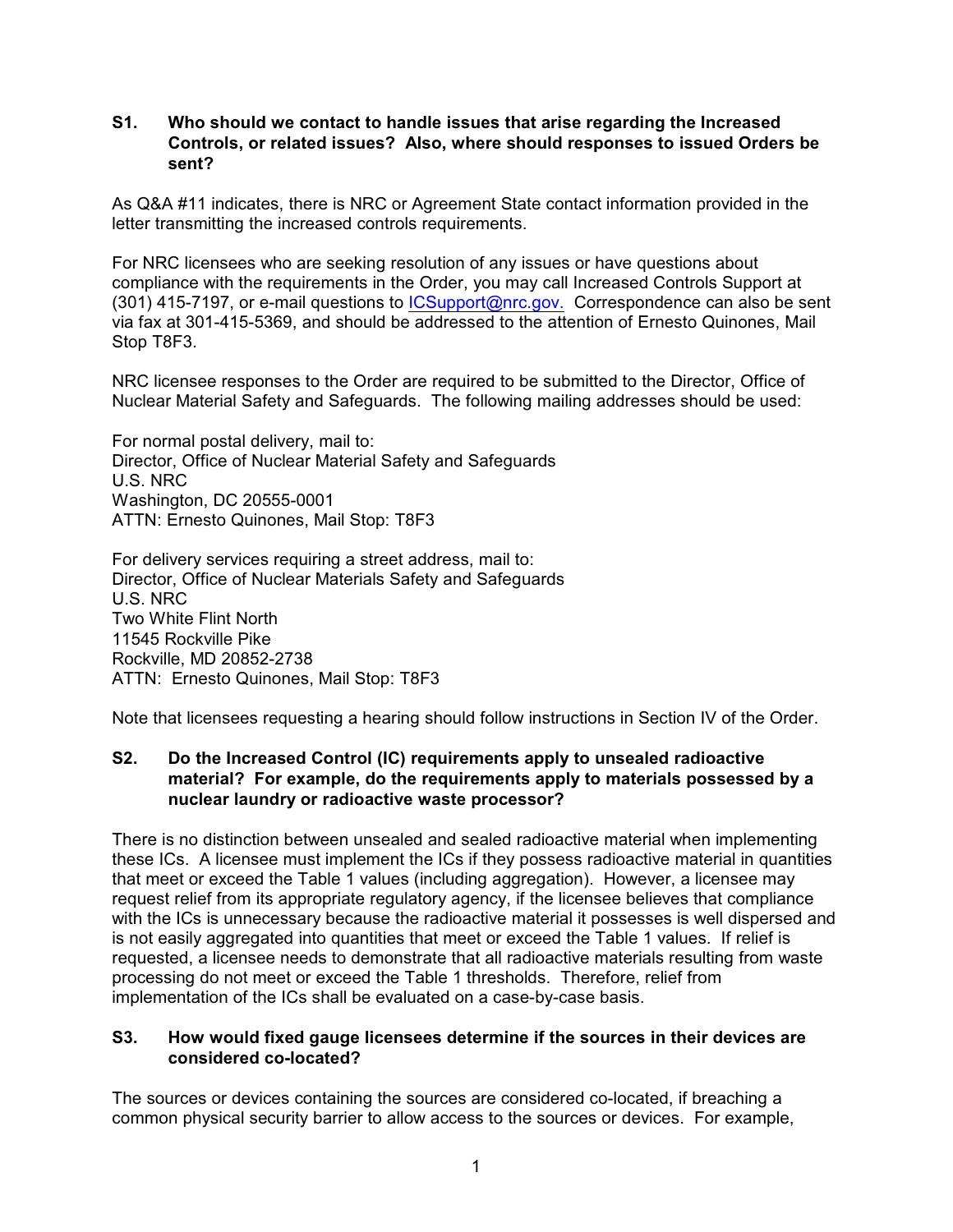multiple fixed gauges in a facility where all gauges are accessible after passing through a perimeter security check point, or by breaching a perimeter fence, would be considered colocated. However, if additional physical security barriers are present within the facility that would prevent access to quantities of radioactive material that exceed a Table 1 quantity, then the sources or devices are not considered aggregated or co-located and implementation of the Increased Controls (ICs) is not required. Examples of physical barriers for fixed gauges may include locked enclosures such as rooms, cages, and metal enclosures that completely encase the gauge and are permanently attached to some other immovable object (large pipes, tanks, beams, solid floor/ceiling, etc.). Examples of non-permanent physical security barriers include robust cables or chains with locks, tamper proof mounting bolts (such as one way threading or welded in place), or using locks to prevent removal or disassembly of gauge mounting hardware (e.g., that pass through mounting bolts or through the housing and mounting plates). Currently, Q&A #124, provides guidance that suggests a heavy-duty twisted steel wire cable which can be used to secure portable and mobile devices. As with any system, a barrier is only as strong as its weakest component. Therefore, in order for a licensee to consider a physical barrier to be effective (or to take credit for the barrier), the licensee must ensure the barrier cannot be bypassed or easily defeated using commonly available tools. Also, a licensee has to be aware that at anytime, a physical barrier that has been installed to isolate remaining colocated gauges from a gauge is breached (e.g., during source exchange) therefore totaling the quantity that would meet or exceed the Table 1 quantities, would then require the licensee to implement the ICs.

Unique cases that are not addressed by the ICs or the guidance will be evaluated on a case-by-case basis if relief is requested.

**S4. If a research reactor licensee possesses a Research and Test Reactor (RTR) security plan and/or is implementing the security Confirmatory Action Letter (CAL) for radioactive material that is at levels that are equal to or greater than the Table 1 thresholds in the RTR controlled access and protected area (under Part 50 jurisdiction), can an exemption from the Increased Controls (ICs) be granted to this licensee?** 

The reactor bay falls within the scope of the NRC-approved physical security plan, however the plan may not meet all the requirements for ICs. Also, radioactive materials that are at levels that are equal to or greater than the Table 1 thresholds of concern may be used outside the RTR controlled access and protected areas at certain times.

Although the security plan and CAL response may be adequate for implementing some or all of the ICs, it is the licensee's responsibility to ensure that all of the ICs are satisfied at all times. Therefore, the Order shall remain in effect and an exemption to the ICs shall not be granted.

#### **S5. Can a partial exemption to IC 2. be granted to licensees at extreme remote locations (off-shore and in extreme wilderness locations), where access is limited and communication is difficult, on a case-by-case basis?**

Remoteness may allow an intruder to successfully gain undetected and unauthorized access more readily than in more populated environments. The time for discovery may be increased as well, which results in the success to any intruder who has the intent to steal or sabotage the material. Success by the intruder means failure for the licensee relative to IC 2. b. Therefore, the licensee shall meet the requirements of all the Increased Controls (ICs). If the licensee believes that it cannot meet portions of the IC requirements, for example IC 2. b. because of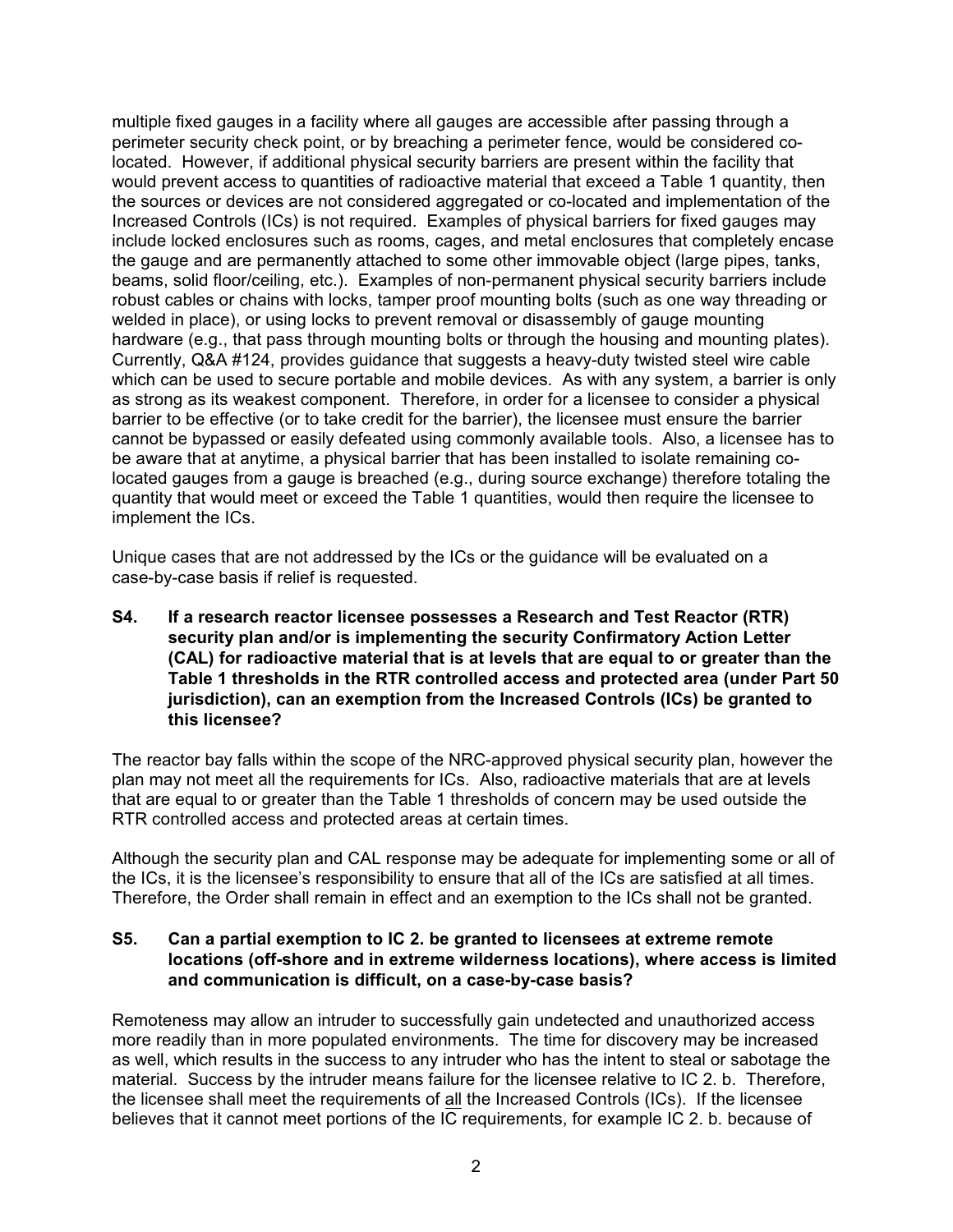remoteness and distance from a Local Law Enforcement Agency, the licensee shall provide justification for relief to those portions of the IC and provide compensatory measures to meet the requirements of those particular sections of the ICs. The requests for relief will be evaluated on a case-by-case basis.

# **S6. Would disengaging a standard key from a vehicle's ignition be considered a means to "disable" a vehicle when a vehicle or trailer is not under direct control and constant surveillance by the licensee as required in IC 4. c.?**

Removing a standard key from a vehicle's ignition cannot be considered sufficient for disabling a vehicle's engine because there are means to start a vehicle without a key, such as using a duplicated key or hot-wiring techniques. A licensee needs to either keep the vehicle under direct control and constant surveillance or disable it using techniques similar or equivalent to those recommended in the existing guidance (i.e., guidance provided in Q&A #125).

There are currently many advances in ignition and key technology that provide for additional barriers that would cause delay in accessing radioactive material quantities of concern. An example is a key implanted with an electronic chip that is only recognizable to the computer programmed in the vehicle. Only this key, and not a duplicated key, would be able to start the vehicle. Such technologies, that allow operation of a vehicle only by a means that is not easily defeated would be considered an appropriate means to disable a vehicle.

# **S7. The response to existing Question #72 notes that an armed response is required when there is an actual or attempted theft, sabotage or diversion of radioactive material, but the Increased Controls do not specifically require for an armed response. Therefore, is an armed response required?**

An armed response is not specifically required in the Increased Controls. The IC 2. a. requirement specifies that a response to any actual or attempted theft, sabotage, or diversion of such radioactive material or of the devices simply include "requesting assistance from a Local Law Enforcement Agency (LLEA)." However, an armed response may be the preferable means to meet the objective of protecting the public health and safety. It is recognized that certain situations may necessitate an armed response, therefore a pre-arranged plan which is consistent in scope and timing with realistic potential vulnerability of sources containing radioactive material quantities of concern should be coordinated well-in-advance with LLEA in order to be prepared for various scenarios.

### **S8. Should I protect the identity of my license as a recipient of the Increased Controls requirements? In other words, can the indication that my license falls under Increased Control requirements be made publicly known?**

It is important to protect and minimize dissemination of information that identifies recipients of the Increased Controls. The designation of a licensee as a recipient of Increased Controls is not by itself, considered sensitive. Once the full implementation of the Increased Controls has been achieved, reduced risk to materials for malevolent use is assumed. In spite of this, the identification of a licensee as an Increased Controls recipient should be minimized because the recipient can be viewed as having possession of radioactive materials that are deemed to be attractive targets for malevolent use. Licensees should use their best judgment regarding what information should be divulged, but disclosing information regarding receipt of the Increased Controls is permissible.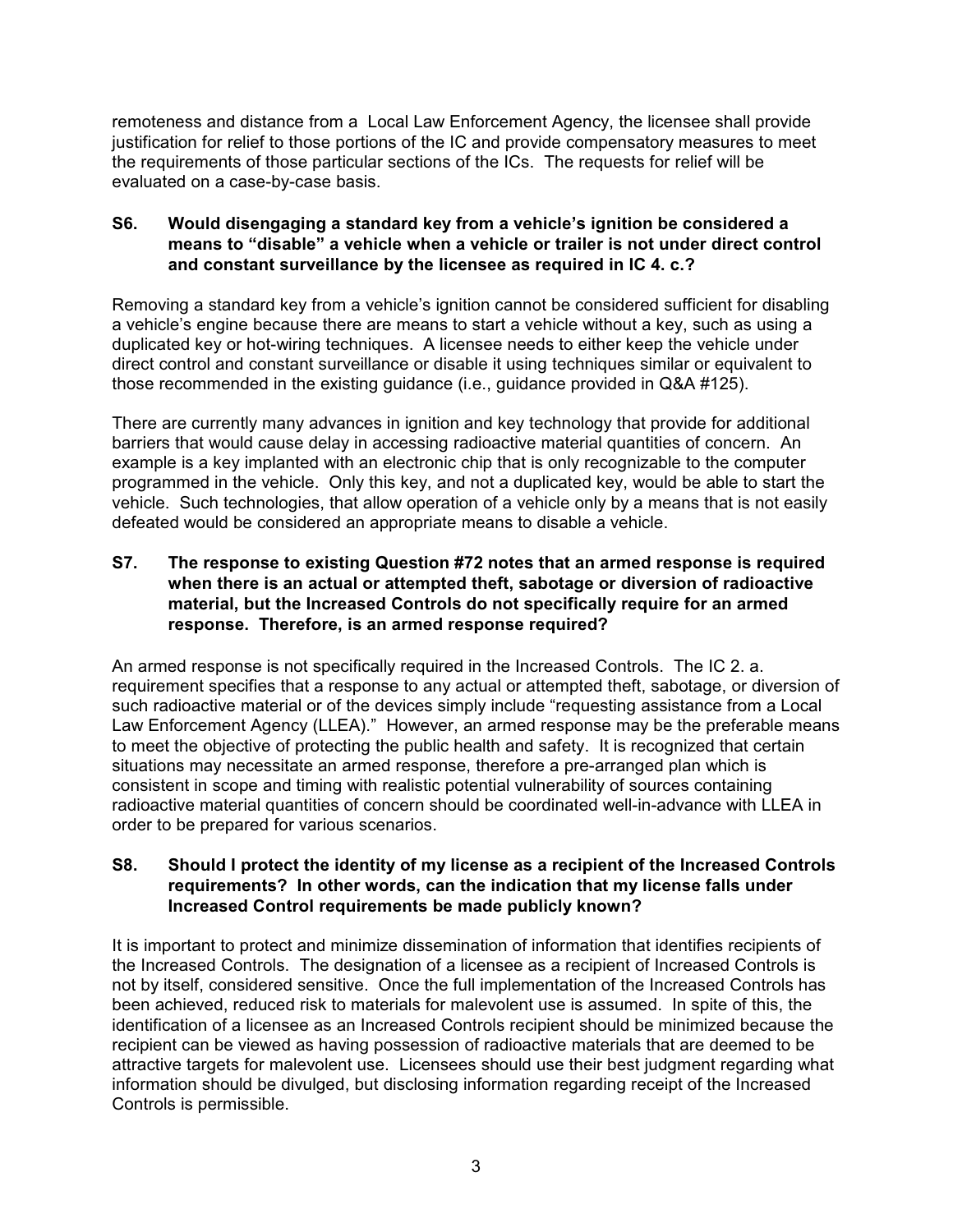There are certain instances where disclosing information regarding receipt of the Increased Controls is permissible. There are circumstances where by existing regulation, licensees are required to post their licenses in an area accessible by all radiation workers. Because some licenses indicate that the licensee is required to implement the Increased Control requirements this information would be disclosed to all workers and others that are in the area of the posting. According to 10 CFR 19.11 or the Agreement State equivalent regulation, if posting of a document (i.e., a license) is not practicable, the licensee may post a notice which describes the document and states where it may be examined. However, the licensee should meet the requirements of existing statutes and regulations that require adequate posting of relevant documents for viewing. As in the case of this scenario, the licensee should use its best judgment as to the location where the license should be posted.

# **S9. Should information describing policies and procedures specifically for trustworthiness and reliability determinations by the licensee in response to the Increased Controls for physical protection be treated as sensitive information?**

Yes. As Q&A #132 indicates, sensitive information generated by the licensee, about its physical protection of the radioactive material (including policies, plans and procedures for these Increased Controls), must be limited to individuals who have a "need-to-know" such information to perform their duties and who are considered trustworthy and reliable.

For clarification, implementing policies and procedures that detail the evaluation of trustworthiness and reliability of appropriate individuals are sensitive information if they describe the criteria for approving individuals that have the responsibility for the physical protection of information regarding the licensee's radioactive material and individuals that have unescorted access to the licensee's radioactive material.

# **S10. What constitutes an appropriate "tracking system" as specified in IC 3.a.1.A., which requires a licensee to use a carrier that utilizes a package tracking system during shipment?**

IC 3.a.1.A. requires that licensees use carriers which use package tracking systems for shipments containing radioactive material that equals or exceeds a Table 1 value, per consignment. Such a tracking system, for the purposes of meeting the increased control requirement, must provide information concerning the accountability of, and chain of custody for the package to assist the carrier and/or licensee in determining if the shipment is lost or missing and with any subsequent investigation (e.g., last known location and intended next location, time of last communication with driver, etc.). It should be emphasized that the package tracking system used by carriers for the shipment of materials is a separate, additional requirement from the reporting requirements to be imposed under the National Source Tracking System (NSTS).

#### **S11. Can a non-employee (i.e., consultant, contractor, etc.), who an Increased Controls recipient hires and determines is trustworthy and reliable, have access to sensitive information?**

Yes. The IC 6.a. requirement states that a licensee shall control access to its physical protection information "to those persons" (not just employees) who have a need to know and are considered trustworthy and reliable. If the Increased Control recipient determines that a non-employee has the need to know based on the nature of work the individual has been hired for, and the licensee has determined that individual to be trustworthy and reliable using criteria consistent with those requirements of IC 1., then that non-employee may be granted access to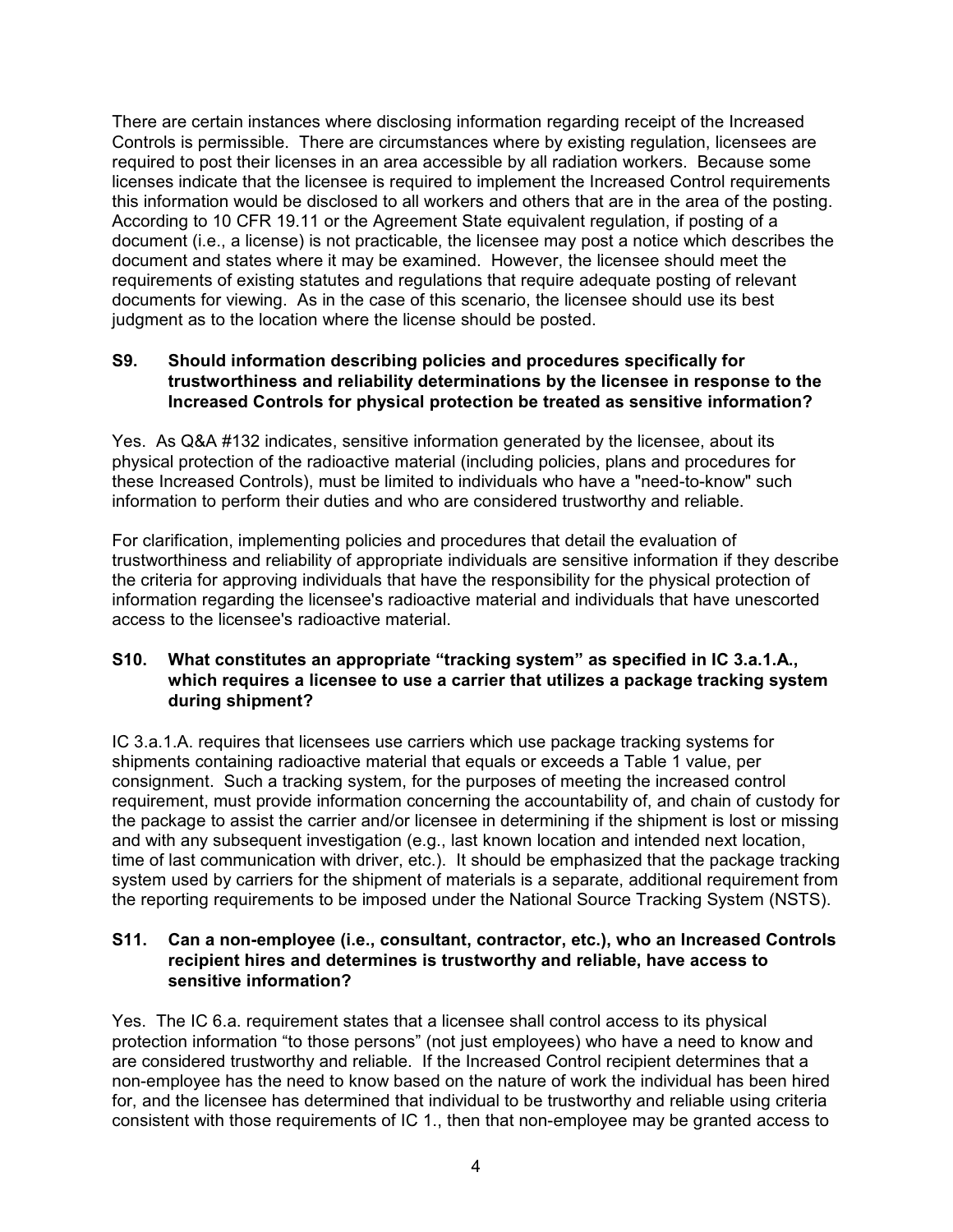sensitive information. Also, according to IC 6., the non-employee, like any other individual in receipt of or possession of sensitive information, must be aware that he/she must protect any sensitive information (such as any detailed information generated by the licensee that describes the physical protection of radioactive material quantities of concern) while in his/her possession from unauthorized disclosure.

### **S12. In order to meet the Increased Controls, is a licensee required to develop additional specific planning (contingency plans) for situations where a facility or site needs to evacuate staff due to an emergency, natural disaster, or other events where public health and safety are threatened?**

The Increased Controls (ICs) do not require a licensee to develop any contingency plans; however, such planning should be done and be consistent with the intent of the ICs and the security culture being promoted. Licensees are required under 10 CFR Part 20 (and/or license condition) to ensure the security and accountability of sources. Licensees should develop contingency plans for ensuring the security and accountability of sources in the event of an evacuation or other emergency situation. These plans should, at a minimum, take into account particular events which have an increased probability of occurring in the area where the facility/site is located. Licensees should coordinate with their local law enforcement and emergency responders for developing contingency plans and must ensure that the appropriate regulatory authority is informed if the security and accountability of a source has been compromised. In the event it is determined a source should be moved away from its normal secure storage location, the licensee should notify the appropriate regulatory authority, as soon as possible, providing details on the disposition of the source(s) and the security being provided.

# **S13. Can a contracted carrier be inspected and held accountable by an Agreement State or the NRC for claiming to meet the Increased Controls (IC) requirements (IC 3.a.1.A.-D.) for the shipment of materials?**

The NRC does not have authority under existing regulations to inspect common carriers, contract carriers, freight forwarders, warehousemen, and the U.S. Postal Service for compliance with1C 3.a.1.A.-D. Although the NRC has legal authority under Section 161.b of the Atomic Energy Act (AEA) to impose requirements on carriers, the NRC has chosen as a matter of policy to leave regulation of carriers to the Department of Transportation to avoid the possibility of dual regulation. Thus, 10 C.F.R. § 30.13, exempts common carriers, contract carriers, freight forwarders, warehousemen, and the U.S. Postal Service from the regulations of parts 30, 36, 39, and the requirements for a license in Section 81 of the AEA. In effect, § 30.13 exempts common carriers, contract carriers, freight forwarders, warehousemen, and the U.S. Postal Service from the licensing, inspection, and deliberate misconduct regulations contained in parts 30, 36, and 39. The Commission's order to "All Licensees Authorized to Possess Radioactive Material Quantities of Concern" (70 Fed. Reg. 72128 (Dec. 1, 2005)) (IC Order), imposes additional requirements on licensees. The Order does not purport to impose requirements on unlicensed and/or exempt individuals and entities. Therefore, under existing regulations, the NRC cannot inspect carriers for compliance with IC requirements. However, in some Agreement States, it is understood that some contracted or common carriers may hold general or specific licenses from the State licensing authorities. In such circumstances, the State may have inspection rights consistent with the State's regulations, the terms of the license and any orders issued to the licensee by the State.

The above response addresses the legal ability to insist on access for purposes of conducting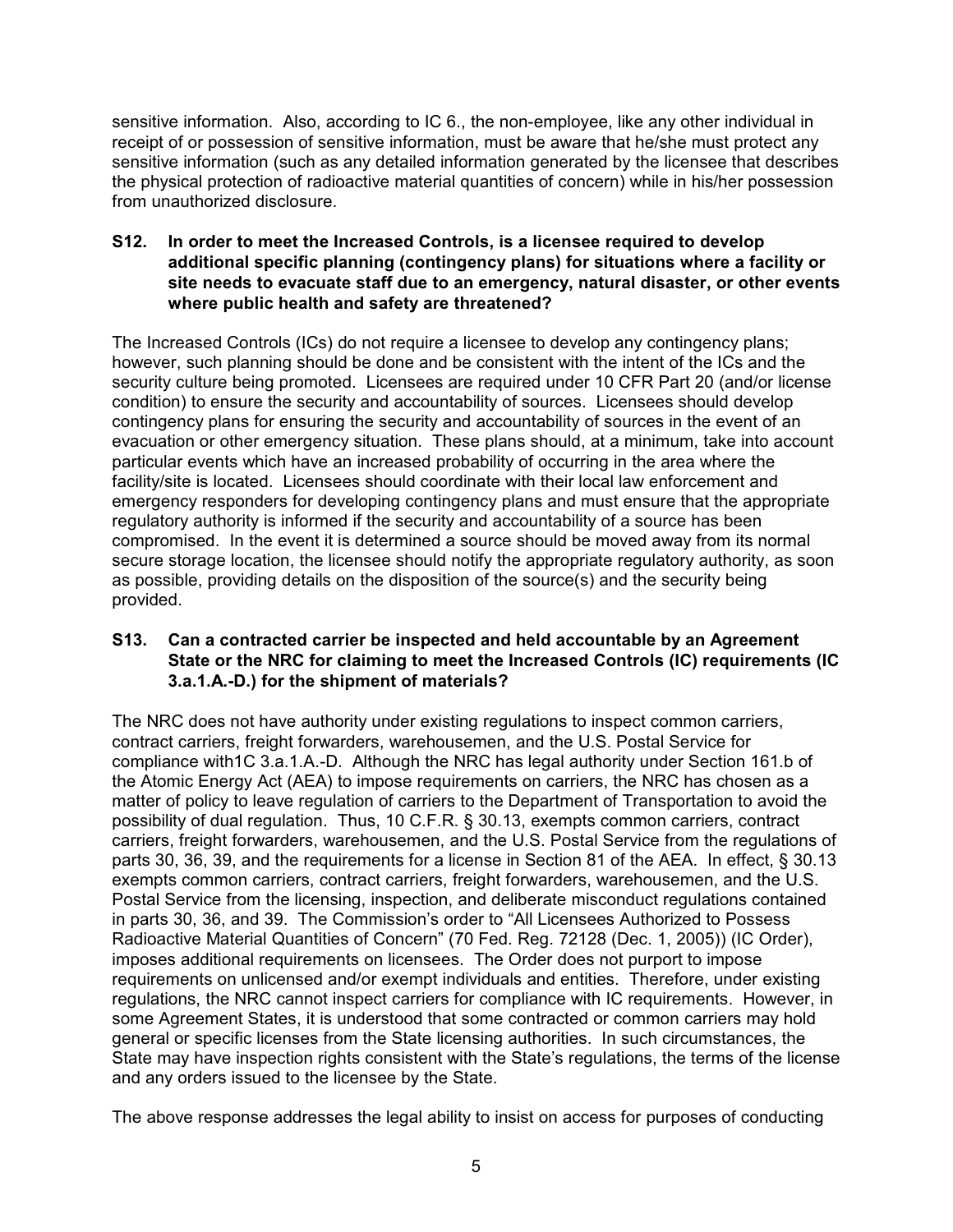an inspection. NRC and Agreement State inspectors are not prevented from approaching common carriers to ask for information or access to determine compliance by licensees with Federal or State requirements. Common carriers (who are not NRC or Agreement State licensees, or have not been issued an Order) are not compelled to grant access for site visits; however, contract carriers may choose to voluntarily respond to such requests.

**S14. To what extent is a licensee required to secure a room or area from unauthorized access where material is being stored behind locked doors and entry alarms? Is there a need to provide security monitoring beyond those installed on windows, doors, and access ways?**

A licensee shall have a documented program to monitor and immediately detect, assess, and respond to unauthorized access to radioactive material quantities of concern and devices even if the material is being store behind locked doors and entry alarms. The key to a successful protection system is the integration of people, procedures, and equipment into a system that protects assets from malevolent adversaries. Therefore, licensees must take into account, and protect against situations where existing alarms, locks, walls, or other barriers could be defeated. Licensees can protect against the unauthorized access to and removal of material beyond typical door locks, and entry alarms through such means as guards, perimeter alarms, motion detectors, etc. The specific system and means to protect materials is by preference of the licensee; however, reasonably foreseeable means to gain access must be considered in order to meet the IC requirements. The net result of the licensee's actions to fulfill this requirement must ensure that the licensee is able to immediately detect, assess and respond to unauthorized activities.

**S15. Can two or more barriers with separate locks that share the same key or lock combination qualify as "two independent physical controls" as stipulated in the IC requirement for portable and mobile devices? Also, would this apply to fixed gauges, where they would not be considered collocated if the devices do not breach the same physical barrier, but the barriers chosen share the same key or lock combination?**

Yes. Two or more barriers with separate locks that share the same key or lock combination could qualify as "two independent physical controls." Whether separate locks use the same or different keys or combinations is an aspect of the licensee's access control program, and does not determine whether two barriers can be considered as "two independent physical controls." Regardless of the number of keys or combinations used, the important aspect to ensuring that there are two independent physical controls is if there exist two barriers separate and distinct from each other. The same guidance applies when considering barriers for purposes of determining if material is collocated.

As indicated in existing Q&A #59, an important aspect of a licensee's physical protection program is how the licensee will control access at the licensee's facility (see Q&A #59). If a key-based system is being used, it is important that the licensee only distributes the keys to personnel that have a need-to-know and have been granted unescorted access. It is important to ensure that those who are part of a licensee's physical protection program (i.e., are in control of combinations or keys that secure material) understand the importance of their roles and responsibilities.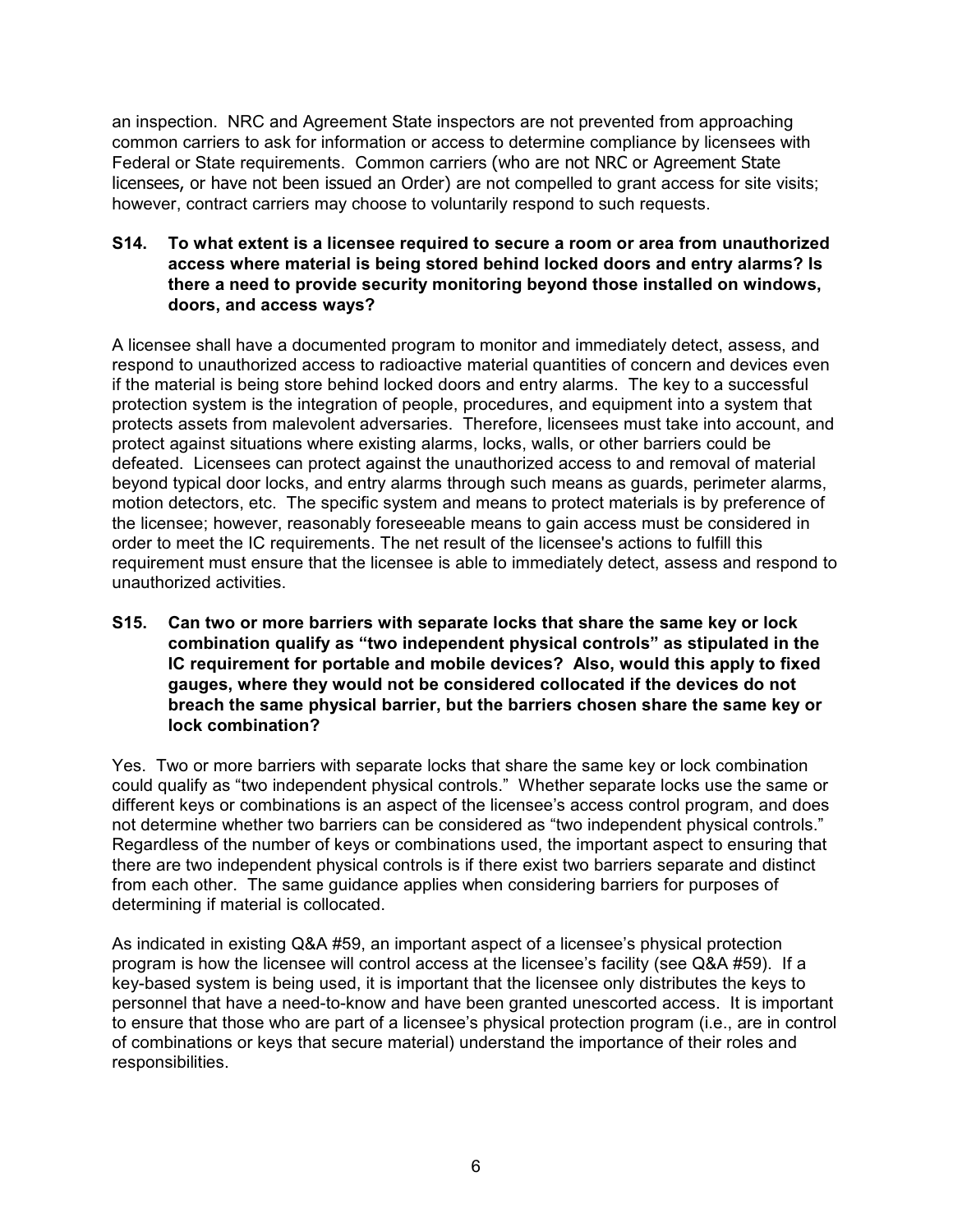#### **S16. How long must companies who have either terminated or transferred their licenses retain documentation, as required by IC 5?**

IC 5.e. states that a licensee shall retain documentation required by the IC for three years after the license is terminated or amended to reduce possession limits below the quantities of concern. Upon termination of the license, the former licensee must either maintain the records or identify a custodian who will maintain the records for the former licensee. The licensee will need to identify how the records will be maintained in its request for termination of the license which will be a condition of license termination.

There are various scenarios in which a licensee may either need to terminate or transfer its license, which may result in a custodian maintaining the records for the licensee for the required three year period (i.e., a new licensee who will maintain the records for the former licensee, a trustee for a bankruptcy court that would retain the records when a licensee files for Chapter 7 bankruptcy, or to the NRC or Agreement State Radiation Control Program when a company goes out of business and no longer exists).

# **S17. How do you apply the Table 1 values for determining whether a specific licensee is, or is not required to implement the Increased Controls (IC) when a single source closely approaches the Table 1 values? For example, does a 16 Ci Americium source trigger IC?**

The NRC has determined that the Table 1 TBq values are intended to be used to two significant figures. Using the example of americium-241 above, though the limit for Am-241 is shown as 0.6 TBq, it should be interpreted as 0.60 TBq to be consistent with two significant figures. When a reported or measured 16 Ci Am-241 source activity is equal to the Table 1 Ci value, for compliance purposes, the measured or reported value should be converted to TBq. Using two significant figures, 16 Ci converts to 0.59 TBq, which is less than 0.60 TBq. Thus, the IC would not be required for a single non co-located source of this activity.

# **S18. Can two or more packages, with separate bill of ladings, and each containing less than a radioactive material quantity of concern, but in aggregate reach or exceed a Table 1 quantity, be considered as more than one consignment?**

No. "Consignment," as defined by the Department of Transportation (DOT) in 49 CFR Part 173.403, is a package, group of packages, or load of radioactive material, offered by a person for transport in the same shipment. Regardless of the separate bill of ladings, if a group of packages, that in aggregate meet or exceed a Table 1 threshold, is being transported on the same conveyance (as defined by DOT in 49 CFR Part 173.403), the Increased Control requirements for shipment of radioactive material quantities of concern (either IC 3.a. or IC 3.b.) apply since the packages are part of one consignment.

### **S19. Must persons whose sole job duties are to determine eligibility for job employment (i.e. Human Resources (HR)) be determined trustworthy and reliable?**

No. Q&A #21 states that "the determination of trustworthiness and reliability may rely on the same or similar information evaluated by human resource personnel in their findings of employability by employers." If the determination of T&R is made by the licensee, and the licensee is only relying on the HR staff to provide them with the information for the background check (i.e., employment history, education, and personal references), then the HR staff does not have to be deemed trustworthy and reliable according to IC 1 requirements.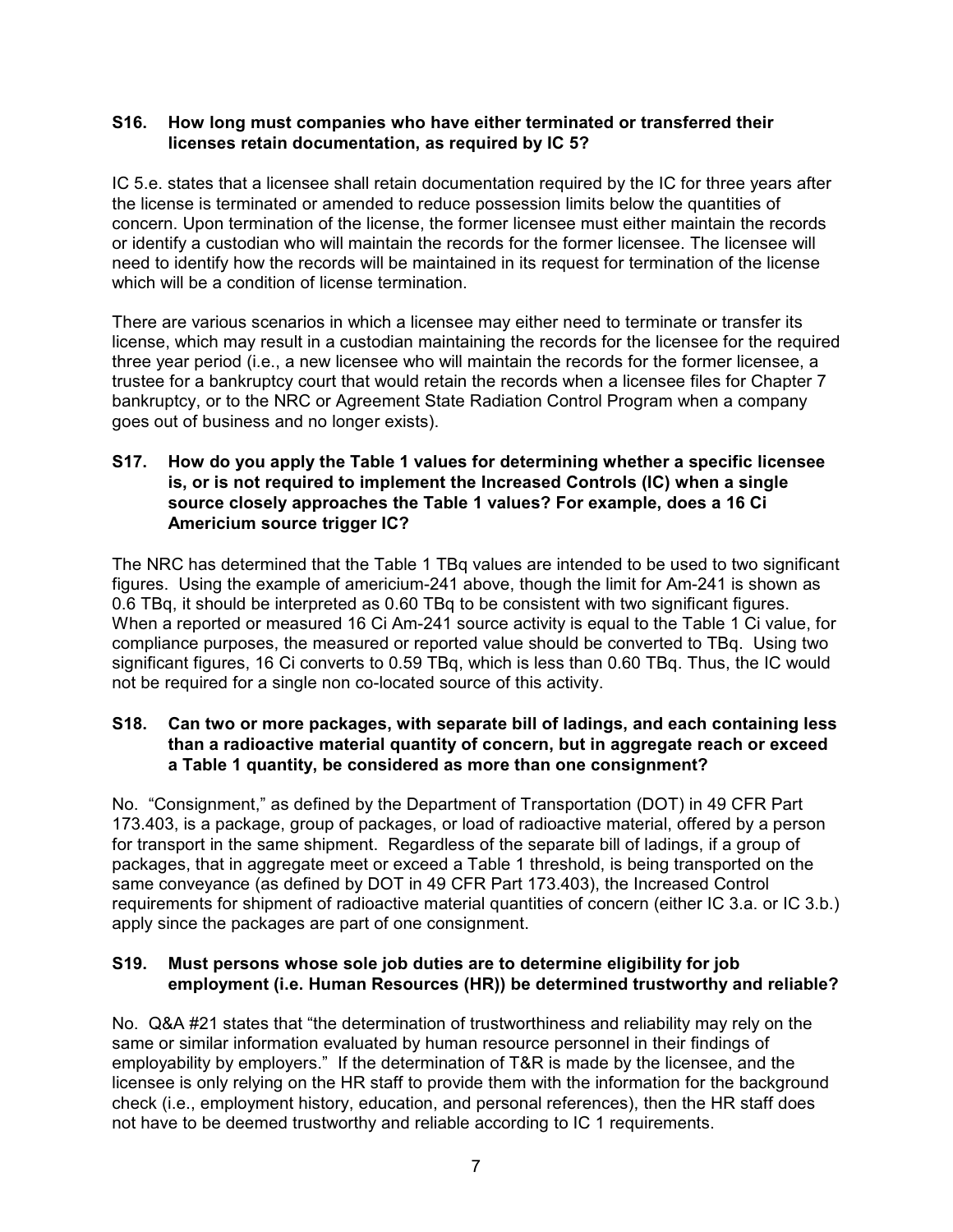Whoever makes the trustworthiness and reliability (T&R) determination must themselves have been deemed trustworthy and reliable. If the HR or other staff is given authority to make the T&R determinations that "provides a basis upon which access cards and other such security access devices could be issued" (Q&A #23), then those staff shall be determined T&R. According to Q&A #43 "the review and/or record storage can be delegated to a licensee's Human Resources or any other appropriate department depending on its organization." However, T&R determinations must be made of any individual who stores or has access to:

Information that discloses those individuals that have been granted unescorted access; Documentation that provides the basis for concluding that individuals are trustworthy and reliable (Q&A #43);

Screening criteria the licensee uses in its considerations of what may be a T&R concern (Q&A #22);

Physical protection information (IC 6.a).

#### **S20. What information can be provided to a non-T&R licensee who is being contracted to move, or remove a source or device from a facility implementing the IC.**

Information identifying the exact location of licensed material should not be provided. Anytime information about a security program or other sensitive information is to be shared, the party receiving the information must have a need to know and be determined trustworthy and reliable by the licensee. Such information shall be handled in accordance with IC 6 requirements. However, the information necessary to perform certain tasks may not necessitate divulging information regarding the licensee's security program, such as alarm function, lock location and design, barrier configuration, surveillance camera location, or comprehensive designs and blueprints. Data can be sanitized to prevent the release of information which could assist an adversary in penetrating barriers or defeating the system when activated.

If a contractor has a legitimate need to know, regarding facility information to complete a job or bid assessment, the licensee must ensure that the bidder is given only the minimum information needed to complete the task in question. A licensee may be able to provide non-sensitive information to non-T&R individuals regarding such data as distances, doorway dimensions, and equipment needed to move a source. However, this information should be protected and revealed only to those persons who must have the information to conduct business. In any case, only the minimum amount of information or detail should be divulged. This expands upon the information provided in Q&A 136.

### **S21. For transportation activities, can the licensee use physical barriers between collocated sources to get below the Table 1 aggregated quantities so that the IC do not apply.**

No. When the licensee is transporting or storing sources on vehicles and/or trailers, the sources are automatically considered collocated. This applies regardless of the position of sources on the vehicle and/or trailer, or the number and configuration of physical barriers between the sources, whether or not the vehicle and/or trailer have been immobilized. Additionally, sources on separate vehicles and/or trailers, within close physical proximity at a site, are also considered to be collocated. Therefore, the unity sum of all sources on a vehicle and/or trailer must be considered in determining whether the aggregate quantity (activity) exceeds Table 1 values.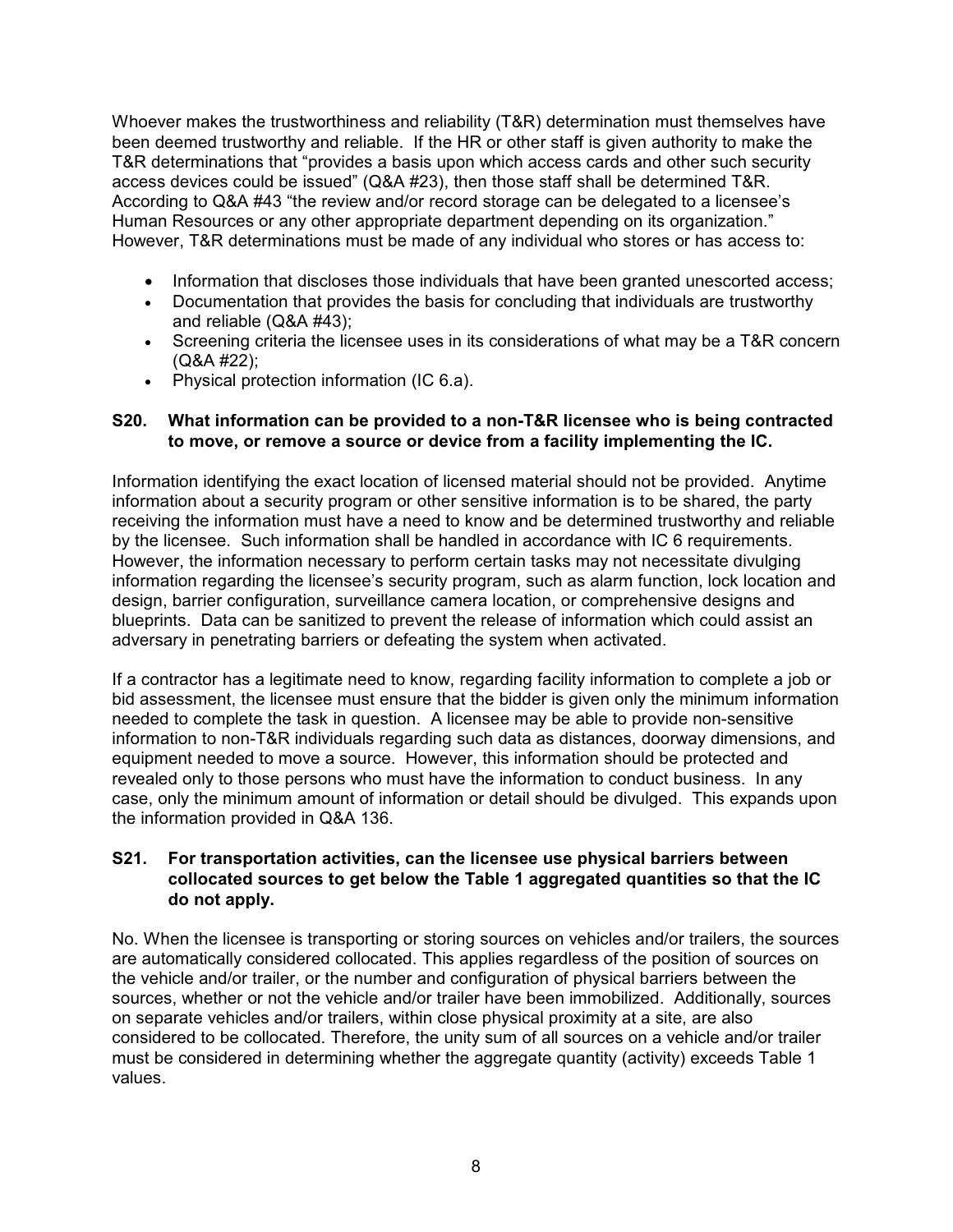#### **S22. Can a licensee review, for the purposes of determining trustworthiness and reliability, at a minimum, the employment history that a particular contract employee has with the licensee, if the contract employee has been employed by a licensee for longer than three years?**

Yes. For an individual, under contract, who is employed by a licensee and has worked at a licensee's facility for longer than three years, a licensee can review, at a minimum, the employment history records that the contract employee has with the licensee for determining trustworthiness and reliability.

# **S23. How is the initial trustworthiness and reliability (T&R) determination made for a licensee so that T&R determinations can be performed by an individual for other personnel employed by the licensee?**

In most cases, there will be no one within an organization or company, above the custodian or initiator of a license, previously determined T&R to evaluate background check information and make initial T&R determinations for personnel. Within the licensing process, there are a series of screening criteria used by the reviewer to assess information regarding the applicant. The purpose of the screening criteria is to provide reasonable assurance that radioactive material will be used as intended. Upon successful review, persons applying for a license or amending a license to include the increased controls are deemed trustworthy and reliable. The fact that a regulatory authority, using established processes, has authorized the individual applicant of a license to possess radioactive material quantities of concern, provides the basis for allowing the applicant to make T&R determinations.

### **S24. What information should be considered by the licensee when a pre-arranged plan with the LLEA, as stipulated in IC 2.b?**

Coordination with LLEA is essential in developing an effective and efficient program to respond to events. A licensee is required to document any pre-arranged plan with LLEA in sufficient detail as to provide a valid rationale and basis for the various aspects of the plan. Documentation must also include the licensee's efforts to coordinate with LLEA, and cases where the LLEA chooses not to participate in a formal response plan.

The pre-arranged plan should include the important aspects of a licensee's physical protection program and other factors that would aid the LLEA to appropriately prioritize and respond to an alarm or other request by the licensee for response. Examples of information which could be discussed with LLEA and incorporated into a pre-arranged plan include, but are not limited to:

Types and quantities of devices and radioactive material that may be involved; Potential hazzards associated with loss of control of the devices and radioactive material;

Specific facility information (i.e., floor plans, entrances, points of egress, or other); Potential for removal of sources from devices or removal of the devise as a whole; A realistic potential vulnerability of the licensee's radioactive material;

Site-specific physical protection measures the licensee employs to delay an adversary from gaining access to the radioactive material before LLEA can arrive;

Established protocol for contacting LLEA in response to an event;

Points of contact for material recovery plans;

Radiation protection education and other training/orientation for LLEA.